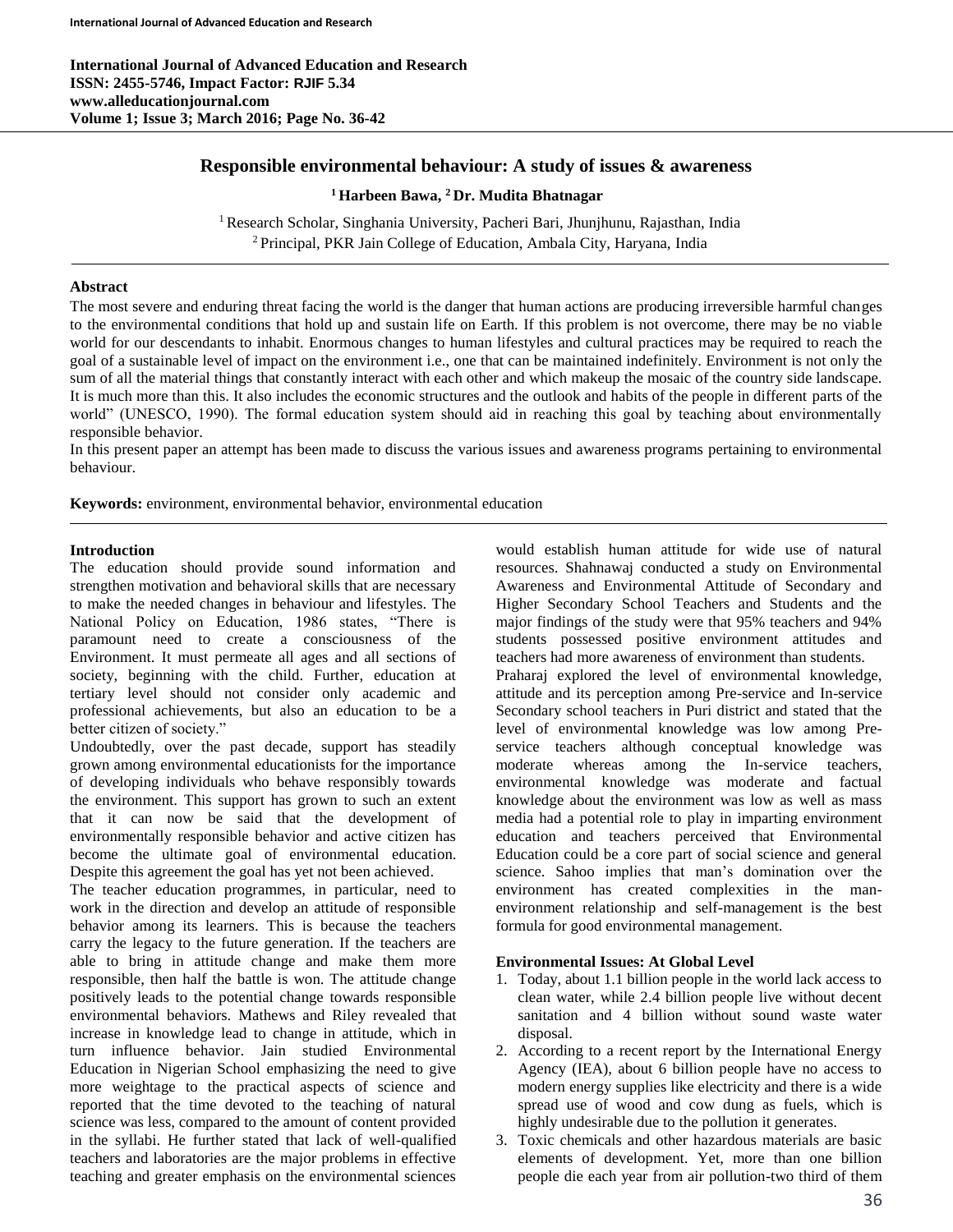are poor people, mostly women and children, who die from indoor pollution caused by burning wood and dung. Tropical diseases such as Malaria and African guinea worm are closely linked with polluted water sources and poor sanitation. More than 880 million people lack access to healthy services and 17 million die each year from curable infectious diseases.

- 4. With the global population growing by 90 million a year, demand for food will further intensify. Meanwhile, unsustainable agriculture practices are compromising the natural resource based upon which all food production depends. In many regions, land productivity has begun to stagnate or even decline. Each year, about 5 to 10 million additional hectares become too degraded to be used.
- 5. Modern large-scale farming practices have promoted crop and livestock uniformity, leading to loss of genetic diversity that is the key to agricultural security and crop improvement.
- 6. Human activities have resulted in the destruction of the ecosystem and eventually a substantial loss in biological diversity. The global extinction rate has rapidly increased over the last fifty years. Species are disappearing at 50- 100 times of the natural rate. Many of species that die out every year have never been discovered nor studied e.g. for production of the medicines, agriculture or any other economic use. Of the about 13 million species that scientists estimate to live on earth, only 1.75 million have been identified so far.

#### **Environmental issues in India**

- 1. The pressure on natural resources from an increasing population has reached an alarming rate. According to a study conducted by National Environmental Engineering Research Institute, India has been losing about one third of its GDP on account of destruction and degradation of the natural resources every year.
- 2. Of the 266 million hectare of land considered productive, about 175 m.ha. are degraded in various degrees ( arid, alkaline, saline, waterlogged, ravines etc.) About 90 m.ha. are actually degraded, chiefly on account of a loss of vegetation cover and top soil.
- 3. The forest cover in India constitutes only about two percent of the world's total forest area. Even this forest cover in the country is under severe strain, as it has to support almost one-fifth of the total humanity and almost the same percentage of the world's total livestock population. Tata Energy Resource Institute has also estimated that due to the pressures of growing population, urbanisation, industrialisation, the growing stock of forests has reduced by about 90 percent of what it was in the year 1947. The target of bringing 33 percent of the total geographic area under forest cover (National Forest policy and 20 point Economic Programme) is yet to be achieved.
- 4. Threats to faunal and floral species and biological diversity because of disturbance of their habitat.
- 5. Degradation of fragile ecosystems, such as mangroves, wetlands, beaches and hilly areas for reasons such as over exploitation, lack of tree cover, ill-advised agriculture practices tourism and indiscriminate building activities.
- 6. Fresh water sources have also been polluted to a great extent. Pollution of all the 14 major river systems of

India, drying up of lakes and springs are clear examples of the havoc caused by pollution. The Ganga river system has been converted into a network of pools and drains due to the effluents of the industries and municipalities in the region.

- 7. Air pollution occurs due to emission from industries and vehicles. Both compete with each other in causing pollution, often supplementing each other efforts. The centre for science and environment conducted a survey in 1998 based on a model called Industrial Pollution Project System (IPPS) developed by the World Bank. It sought to estimate the rise in pollution load from the industrial and transport sectors in entire country. It revealed that the rate of pollution had overshot the economic growth.
- 8. Adverse impacts of developmental activities such as mining, power generation, industrialization and irrigation.
- 9. Global warming, change in climatic and rainfall patterns.
- 10. Lack of sufficient environmental awareness.

# **Environmental Problem is three dimensional**

- 1. Environmental pollution (air, water, soil, noise, thermal and radioactive pollution).
- 2. Ecological decay or destruction (Extinction of species, greenhouse effect, ozone layer depletion etc.).
- 3. Resource depletion (depletion of fossil fuels and forests etc.)

Concluded it is stated that there is nothing beyond nature, behind and other nature. Life does not occur in a vacuum. Man is an integral part of the natural environment. Today the delicate ecosystem of our planet is facing a danger of destruction on a scale as never before in the history of mankind. In the mad race for development man has been consuming natural resources and polluting the environment. Several species of animals and plants have already vanished from the face of earth and many are on the verge of extinction. Forests are diminishing at an alarming rate, landmasses are getting eroded, climate in different parts of the world is undergoing a change due to global warming and clean air and water are increasingly becoming rate commodities.

We have reaches this state because we have been trained to look upon nature, as a resource. Therefore in the mindless competition for industrialization and progress, we have exploited the environment to the full, without any thought to the consequences. The attitude of our modern civilization is reflected in the criteria for the development which include such parameters as the consumption of electricity, water, newsprints, proteins etc. but do not take into account of garbage, level of pollution, number of suicides and so on. If the trend continuous, the world will soon become an in hospital place for mankind.

Rousseau said that, "Everything is good coming from the hands of the Creator; everything degenerates in the hands of man. Now the time has come when we should be careful. Since the present problem result largely from ignorance and indifferent trends of continues misuse of the environment, however, it can be altered by creating awareness among people of man's activities that affect the environment for good or ill. We cannot expect improvement unless attitude of people change, unless a better appreciation environmental process is inculcated in the present and future generations. Our great need today is knowledgeable citizens who are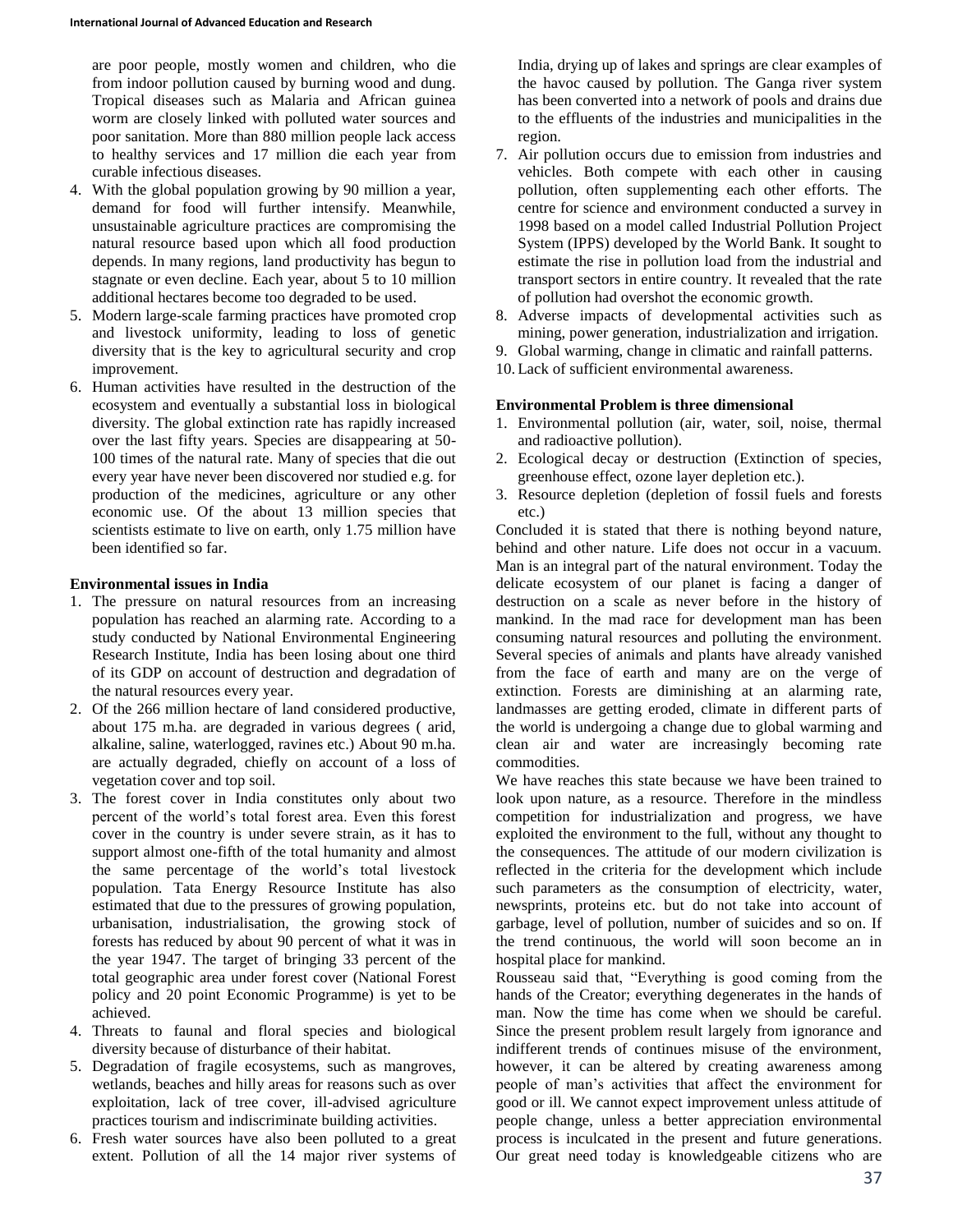conscious of their surroundings and willing to take necessary social, economic and political steps to assure a better environment for all. For the fulfilment of needs and wants of every citizen on earth and for balance and harmony between environment, world economist, educationalists and ecologists have to device a new approach to education namely environmental education.

Environment has become the concern of all; the academicians, intellectuals, scientists, policy makers and government across the continents. Widespread and systematic concern for environmental issues has grown over the world particularly after the 1960s. The UN World conference on the environment in Stockholm in 1972, the Earth Summit held in Rio de Janeiro in 1992, the Global Form, 1992 and the activities organized by the International NGO Forum show that Environment is on the agenda of the International community. People have become more concerned about the environment. The environmental movement has focused attention on the quality of the air we breathe and the water we drink, on how new dam construction harms wild life and how strip mining devastates the landscape and causes floods. We are beginning to realize that all aspects of the world around us can have profound and potential effects on our health and well-being.

There is an increasing realization that human race now stands at the crossroad in choosing the option it have in the areas of environment and development. The industrial countries have enjoyed more than their share of development, have achieved decent standard of living. This has given rise to the biosphere, pollution and ecodegradation, as a result of affluence and underlying greed. It has now become clear that such patterns of development, life styles and quality of life are unsustainable.

On the contrary, the developing countries are still struggling to achieve minimum level of sustenance. No doubt, they too have contributed to the eco degradation and pollution, but this essentially needed and poverty based issue. Thus both over development in the industrialized world and under development in the developing countries pollute and ecodegrade the environment; former out of greed and increased luxury; and latter out of the dire need to axe out an existence. The developing countries need abundant material growth to fulfil the basic needs of their people, but they cannot afford to repeat the mistakes of industrial countries. Decades ago, when environment was not a buzz word, Mahatma Gandhi has said," The earth provides enough to satisfy everyman's needs, but not everyman's greed".

The relationship between environment and humankind is indeed deep and has recognized from the Vedic period. Furthermore, on-violence towards both animate and inanimate components of biosphere has been ingrained as guiding principle in the Indian psyche. Therefore, awareness and education of environment is the paramount concern of all the citizens of society. Environment protection stares by creating awareness among the people so that it becomes part of their lifestyle. The key to achieving this goal lies in environmental education and its related programmes. The objective of environmental education includes awareness, knowledge, attitudes, skills and participation of people in protecting the environment.

## **Environmental Education**

Environmental Education is comprised of two words: environment and education.

- 1. Environment is the aggregate of all the external conditions and influences affecting the life and development of man and other living organism.
- 2. Education is defined as the process of development.
- *"Environment education is the bond between the environment crisis and the education crisis".*

World educators and environmental specialists have repeatedly pointed out that any solution to the environmental crisis will require environmental awareness and understanding to be deeply rooted in the education system at all levels. Environmental education constitutes a comprehensive, lifelong education; one responsive to changes in a rapidly changing world and understanding of the major problems of the contemporary complex world, the problems resulting from the interaction of biological physical, social and cultural aspects of the individual and the communities. The International Union for the Conservation of Nature and Natural Resources (IUCN) has evolved the following definition of environmental education as an outcome of a conference called by it Nevada in 1970: "Environmental education is the process of recognizing values and clarifying concepts in order to develop skill and attitudes necessary to understand and appreciate the interrelatedness among man, his culture and his biophysical surrounding. Environmental education also entails practice in decision-making and selfformulation of code of behaviour about issues concerning environmental quality (Anon, 1970)

Environmental Education is inter-disciplinary in nature. It involves subject matter from natural sciences and the social sciences. It focuses on topics such as water, air, noise; land/soil, thermal, nuclear pollution, natural resources which cut across the various subject matter disciplines. EE recreates overall perspectives which acknowledges the facts that natural environment and man-made environment are profoundly interdependent and links the acts of today to the consequences for tomorrow. It demonstrates the economic, political and ecological interdependence among national communities and the need for solidarity among all mankind.

## **Principles of Environment Education**

- To consider the environment in its totality (natural, artificial, social etc.)
- To consider it a continuous life long process (from conception to death)
- To be interdisciplinary in approach
- To emphasise active participation in prevention and solution to environmental problems.
- To focus on current, potential environmental issues.
- To consider environmental issues from local, national, regional and international view point.
- To emphasise the complexity of environmental problems and need to develop critical thinking and problem solving skill.
- To promote the value and necessity of local, regional, national and international cooperation in the prevention and solution of environment problems.
- To utilize diverse learning about environment and different approaches to teaching and learning about environment.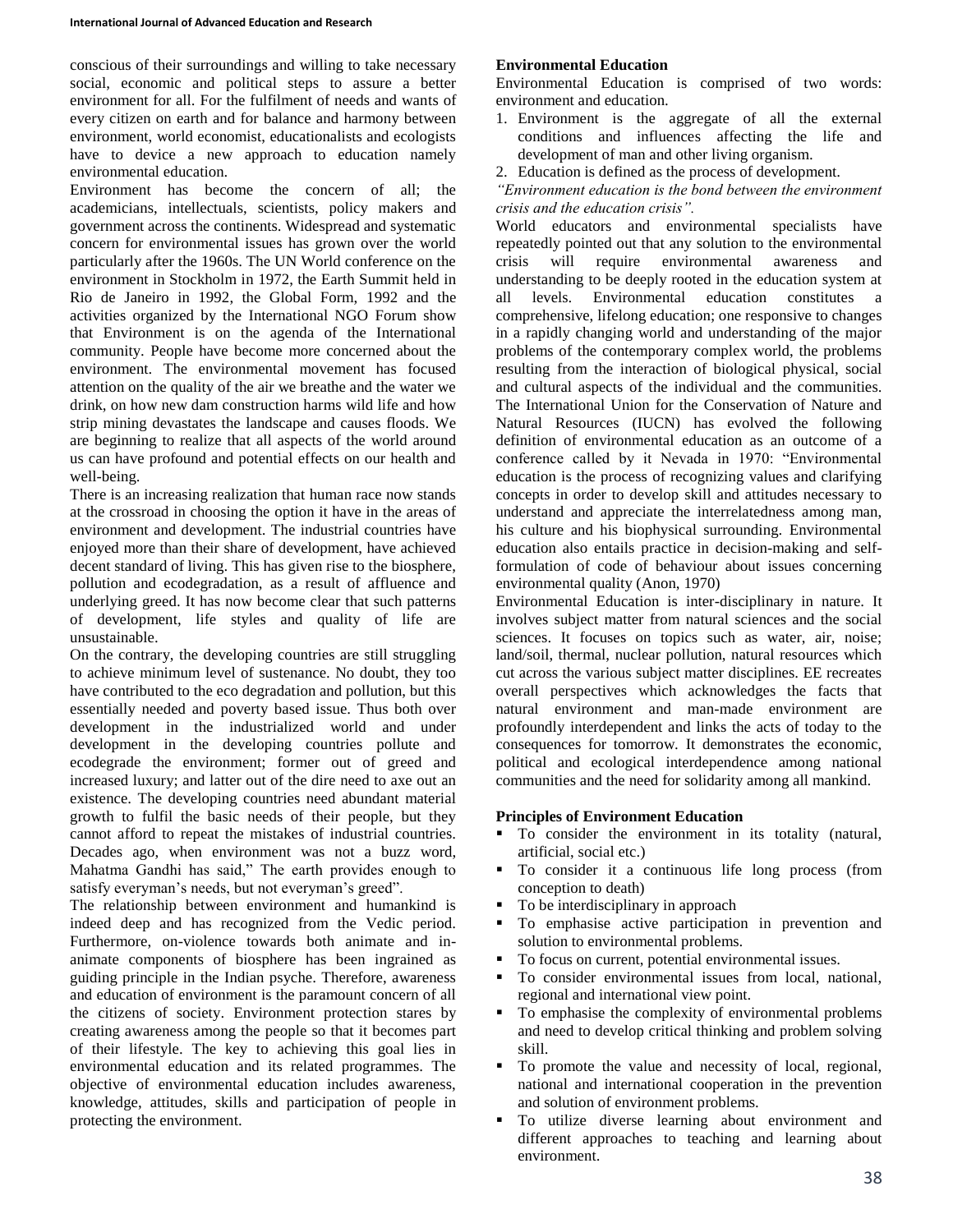To help the learner to discover the symptoms and real causes of environment problems.

## **Development of environment education programmes (EEP) at global level**

Although conservationists have raised their voice of protest, though feebly, throughout the saga of human history yet the genuine concern for our living environment on a global scale began to be felt only after the Second World War. The episode of smoke and smog in London and other cities brought to light the dimensions of air pollution. The ecological imbalance initiated by the spread of chemical pest control agents was dramatised by Rachel Carson in her Silent Spring. The deformities observed in children born to parents who lived through the nightmare of Hiroshima and Nagasaki, the phenomenal growth of industries making inroads into sources of energy, developmental activities for creating new human settlements to increase industrial and agricultural production which in turn involved deforestation and the consequent threat to the survival of rare species of wild animals, plants and birds were events that helped in stirring worldwide awareness of the threat to our environment.

The International Biological Programme of UNESCO started in 1964 was first of its kind to deal with environmental problems. The Keele Conference in England in 1965, the general assembly meeting of International Union for the Conservation of Nature and Natural resources (IUCN) held in New Delhi in 1969, gave further impetus. The united Nation Organisation organised the first International Conference in 1972  $(5<sup>th</sup>-16<sup>th</sup>$  June) on the Human environment in STOCKHOLM, Sweden. The conference was held to take concrete decisions on environmental problems in view of the widening interest in the environment. The most outstanding achievement of the conference was the establishment of the United Nations Environment programme (UNEP).

The conference was attended by 114 Government delegations and about 300 NGO's. More than 100 proposals for recommendation emerged from this conference divided into subject areas.

- Planning and management of human settlements.
- Environmental aspects of natural resources management.
- Identification and control of pollutants of international significance.
- Educational, informational, social and cultural aspects of environment.
- **International organizational implications of action** proposals.

The recommendations were finally discussed and approve the final draft of the 'Declaration of the Human Environment discussed in the preliminary session on the last day.

In view of the importance attached to environmental training and education, the first phase of the "International Environmental Education programme" was conducted by UNESCO and UNEP from 1975-1977. This programme prepared a broad set of objectives and principles for developing environmental education at all levels in both formal and non-formal education settings within countries and for strengthening international and regional cooperation to the same end. The main sets of guidelines were developed at the International Workshop on Environmental Education" Convened in Belgrade in October 1975. They were reviewed at a series of regional meetings including the "Regional

meeting of experts on Environmental education in Asia" held in Bangkok in November 1976, and they were considered by the 'Inter-governmental conference on Environmental Education' at Tiblisi, USSR in October 1977. The following objectives of Environmental Education were formulated at the Tiblisi conference.

- **Awareness**: To help social groups and individuals acquire an awareness of and sensitivity to the total environment and its allied problems.
- **Knowledge:** To help social groups and individuals gain a variety of experience and a basic understanding of, environment and its associate problems.
- **Attitude**: To help social groups and individuals acquire a set of values and feelings of concern for the environment and the motivation for actively participating in environmental improvement and protection.
- **Skills:** To help social groups and individual acquire skills for identifying and solving environmental problems.
- Participation: To provide social groups and individuals with an opportunity to be actively involved at all levels in working towards resolution of environmental problems.

At the same time, UNEP together with ICUN and with World Wildlife Fund (WWF) developed a world strategy first published in 1981. The purpose of this strategy is to stimulate improved management of living resources and to provide policy and guidance on how this can be done. It outlines the following major objectives:

- To maintain essential ecological processes and life support system.
- To preserve the sustainable utilization of species and ecosystem.

The Riosummit brought global attention to the understanding that the planets environmental problems were closely related to economic conditions and problems of social justice. It showed that if poverty is rampant, the populace is disgruntled and national economies are weak, the environment suffers. Likewise, if the environment is abused and resources are over consumed, people suffer and economies decline, thus establishing an undesirable link between the two. The new mantra that was adapted by the UNCED was that of sustainable development. It was taken as a workable objective for everyone around the world, whether at the local, national, regional or international level.

Subsequently, the commission on sustainable development (CSD) was created in December 1992, to ensure effective follow-up of UNCED; to monitor and report on implementation of the Earth Summit agreements at the local, national, regional and international levels. The CSD is a functional commission of the UN Economic and Social Council (ECOSOC), with 53 members. Over 50 ministers attend the CSD each year and more than 1000 NGO's are accredited to participate in the commission's work. The commission ensures the high visibility of sustainable development issues with the UN system and helps to improve the UN's coordination of environment and development activities. The CSD also encourages governments and international organisation to host workshops and conferences on different environmental and cross-sectorial issues.

The Sunday Times, New Delhi edition No. 17; Vol VII reports on Feb. 23, 1997 under the heading, "Lack of Political Will Sepletes Environment Study". According to the study, called Global Environment Outlook 1997 sponsored by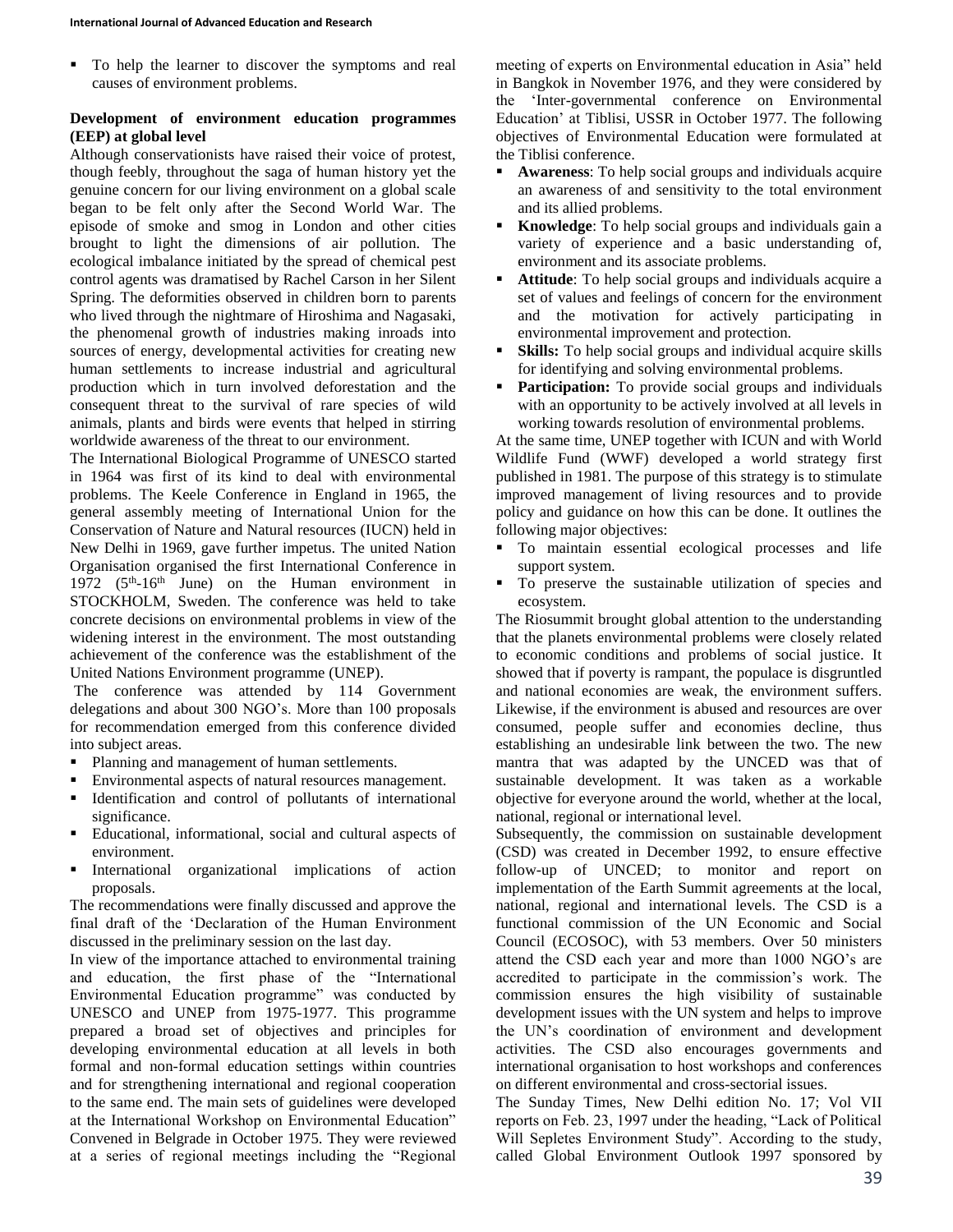UNEP and released by the UN office on Friday,  $21<sup>st</sup>$  Feb 1997, it is observed that after the Rio conference the number of environmental institutions has increased, environment legislation has been strengthened, community participation and regional co-operation has improved all over the world but there are no real signs that further degradation of the environment will be halted.

Ten Years after the Rio Summit, World Summit on Sustainable Development (WSSD) was carried out at Johannesburg, South Africa from 22<sup>nd</sup> Aug- 4<sup>th</sup> Sept., 2002. Heads of more than hundred countries attended the summit. At the summit, mainly five themes- water, energy, health, agriculture and biodiversity were discussed. The most important victory of the WSSD was getting Russia, China and Canada to agree to ratify the1997 'Kyoto Protocol'in order to make it implementable.

The Kyoto Protocol aims for a reduction of 5.2% of greenhouse gas emissions compared to 1990 levels. The protocol can now become operational even without US and Australia, the only two major countries now refusing to ratify it.

Another major outcome to the WSSD was the initiation of partnerships between governments, business, NGO's and local community groups.

During the post-Rio phase, the Global Environment Facility (GEF) is one of the instruments that have emerged to give effect to various Rio agreements. The GEF was restricted in 1994 and its first assembly meeting was hosted by India on April 1, 1998.

# **Environmental education in India**

Conservation, protection and preservation of the environment have been the cornerstone of the Indian ethos, culture and tradition. The Indo-Aryans lived in the midst of the grandeur and sublimit of nature. The towering snow peaks of the Himalayas, the gigantic rivers, the vast green meadows, the boundless seas, and the ineffable splendour of the seasons, all produced on abiding effect upon them. Nurtured amidst such as environment, the Aryans in India must have developed a deep introspective mind which separated them from the rest of the world.

In the Pre-Vedic period, their poetic temperament must have been deeply stirred by some of the grand aspects of nature and they sang hymns to nature and addressed supplications to her. Mitra, the sun; Varuna, the God of the night or the blue sky; Dyu and Prithvi, the sky and the earth; and Agni or fireall of them are pre-Vedic deities who were worshipped with simple or complex rites from the most ancient days of Aryan history.

Our wealth of literature, scriptures and folklore are replete with examples which indicate that our ancestors were environmentally conscious. They not only advocated, but also practised suitable usage of resources and disseminated this difficult concept among the masses through many social customs, myths, taboos, traditions and religions. For example, all of us know that the plant 'Tulsi' is venerated by most Indians. The basic idea behind this could have been the recognition of the environment and medicinal importance of this herb by our ancestors. The five elements of nature-land, water, air, fire and space or atmosphere were also worshipped by our ancestors. This certainty helped to create a respect among the people for these resources, eventually leading to

their utilisation in a sensible and careful manner. Thus, in traditional societies from the natural environment and with changing social relationships, this kind of education ceased to be a part of the natural learning process. This necessitated the initiation of special efforts to impart Environmental education.

Concern for the environment has been enshrined in our constitution which enjoins the 'States to take measure to protect and improve the environment and to safeguard the forest and wildfire of the country, it also makes it a 'fundamental duty of every citizen to protect and improve the natural environment including forests, lakes, rivers and wildfire and to have ecological compassion for the living creatures.

The Modern Environmental education Movement began with the 'Keele Conference but the first concerted expression on EE was the Belgrade workshop. India as an active participant, hosted two International conferences on EE, first in December 1981 and the second in October 1989. It is interesting to know that in India, the EE was included in the school curriculum much before the Keele Conference of 1965 and before the UN initiative. Mahatma Gandhi, a perceptive and practical educator, initiated the movement of "Basic Education" particularly seeking to correlate education with productive work and with physical and social environment of the student.

The spectrum of EE has four major, intergrading and interrelated components:

- 1. Awareness, that includes making the individual conscious about the physical, social and aesthetic aspects of environment. The environmental regime is linked with the life support system which in itself has six elements: air, water, land flora and fauna and the incoming sunlight. These have dynamic relationship. Man, being most important species has major responsibility.
- 2. Real-life situations that link environment to life, these conditions are location-specific.
- 3. Conservation, the idea is that all resources are to be used in wise manner.
- 4. Sustainable development, where spot light would be on utilisation and not exploitation. Sustainable development aims at utilisation of resources not only by the present but also by the future generations in a manner that utilisation (and not exploitation) is balanced. Utilisation of resources for development is always associated with some negative impacts. Thus efforts are to be made to contain or minimise them. These inputs will have to be suitably matched with different levels of formal education, namely, primary, secondary & tertiary.

At the primary level awareness about the environment (the immediate surroundings) should be integrated and should permeate through all the curricula. Maximum use of school surroundings as well as other educational settings such as parks, zoos have to be emphasised. At the secondary level, as the children move up in the educational ladder, they should be introduced to increase knowledge about real life situations and should be provided with adequate opportunities for environmental action.

Obviously, instruction in these areas cannot be confined to the class room; out-of-school activities through nature and eco-development camps will become the main settings for effective learning leaving a relatively permanent impact on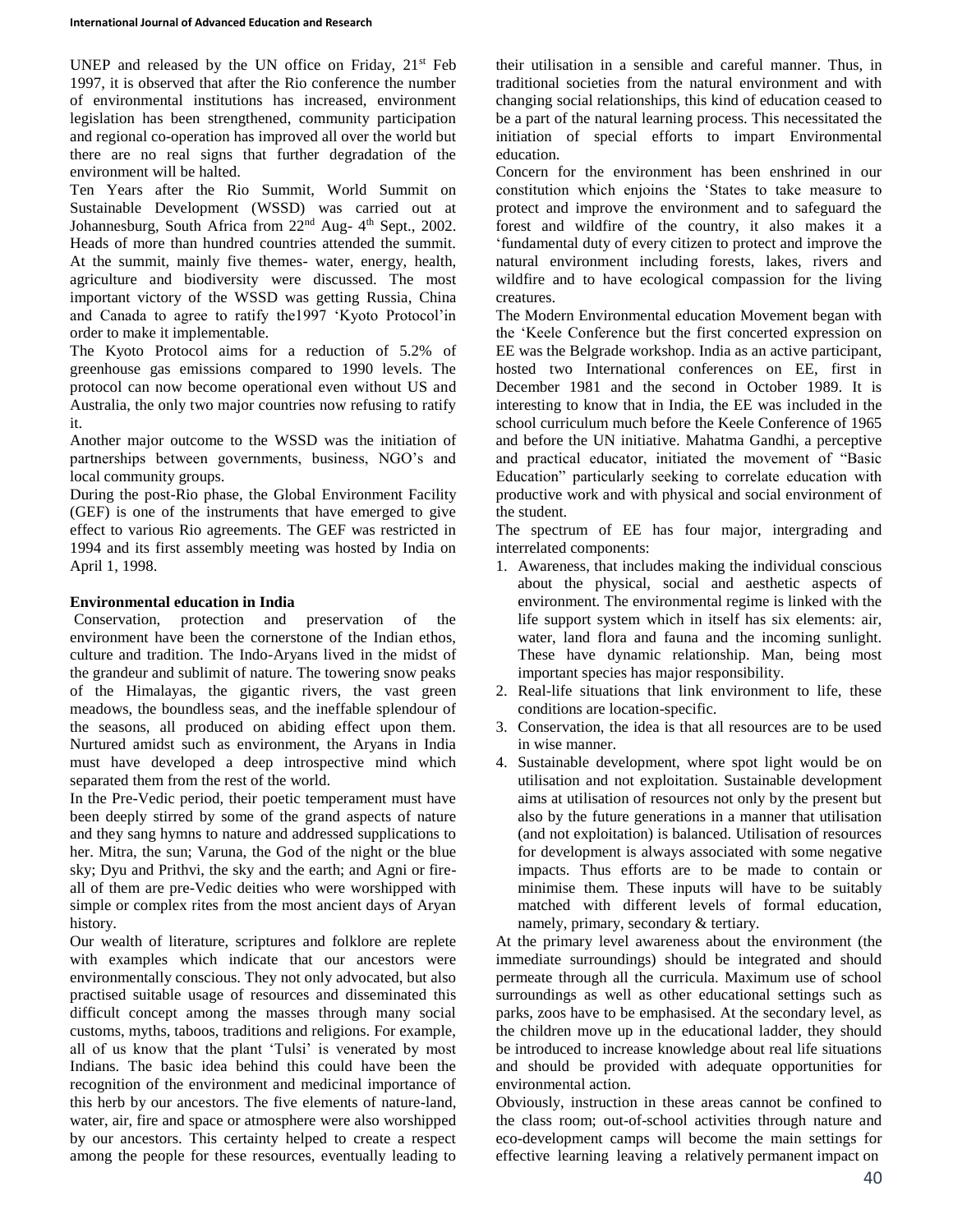#### the growing mind.

# **Environmental awareness-concept and its meaning**

The concern for the environment has emerged as a prominent social issue affecting the people of all walks of life. Singh pointed out, *"Changes occur in our society at a binding rate. Polluted water, polluted air, solid waste, energy crisis, radioactive debris, noise pollution, improper and overuse of pesticides and fertilisers, unwise management of natural resources and unprecedented population growth have convinced that we are encountered with serious environment crisis."* Our country is no exception to these effects.

The Council of Environment Quality sounded a warning for developing countries stating, *"If the present trend continues, then the world in the end of the 20th century will be more crowded, more polluted, less stable ecologically and more vulnerable to disruption than the world we live in now."* If further added to the gravity of the problem by stating, "For hundreds of millions of poor, the outlook for food and other necessities of life will be no better. For hundreds of millions of poor, the outlook for food and other necessities of life will be no better. For many, it will be worse."

Obviously, time will not be kind because of rapidly increasing scarcity of certain non-renewable resources, and lack of understanding of the consequences of environmental crisis on the part of the citizenry. The challenges then are, to co-ordinate and focus our efforts, on conservation of resources and to generate tremendous amount of opportunities for the citizenry to develop positive attitudes, concern and acquisition of knowledge towards and about the environment. The coming years are the crucial ones, if the cornucopia is to contain enough for the generations to come.

According to Singh (1984, p.11):*"Environmental Awareness is defined as the sum total of responses that people make to various thematic aspects of the construct environment, in a combination reaction of cognitive intent and action influences, reported on a paper and pencil instrument, employing attitudes and fact statement formats. It also entails practice in decision making and self-formulating of a code of behaviour about issues concerning environmental quality."*

Awareness of the environmental phenomena cannot be achieved in day. An improvement of man-environment relationship should be achieved through practical environmental projects which are to be introduced at each stage of education. Children can be taken to the actual spot of the problem areas through field work and visual learning. Young minds will be able to develop a new sense of moral behaviour towards the environment which they belong to. For adults, monthly meetings can be organised at local level to rise collective cleaning the area on one hand and their respective responsibilities to maintain public health and clean environment on the other hand. Awareness can also be increased through Government publications, periodicals, books, visual aids, television & radio, exhibitions, community meetings and social surveys.

# **National environmental awareness programme**

The Ministry of Environment and Forests, GOVT. of India has one full division called Education and Information Division called Education and Information Division whose main role is to create awareness among all classes of people, help in informal education related to environment and

provide information related to environment. In order to create general awareness, this division undertakes various programmes such as the National Environment Awareness Campaign, Eco-clubs, Paryavaran vahinis, and production of audio-visuals on environment. The National Environment Awareness Campaign has been organised every year since 1986. The campaign aims at creating environmental awareness at the national level.

Environment month is the period of maximum activity under this programme. Funds are provided to voluntary organisation, universities, colleges, government agencies to conduct programmes for environmental awareness. These organisation create awareness through rallies, exhibitions, padyatras, dramas, dances, and film shows, essay competitions, painting and drawing contest, seminars, workshops etc. The MOEF provides funds for organising eco-clubs in educational institutions, for holding seminars and workshops, for making films on environment and various other activities which can create awareness.

A large number of NGOs over the past few years have taken up general awareness and action driver for local environmental issues such as tree protection, pollution control, reducing traffic noise and clean cities etc. The most established and well known organisation are the 'Nature Clubs of India' (NCI), a movement of W.W.F. launched in 1976. The W.W.F. India's Nature club's operates through a network of organised nature club's movement operates through a network of organised nature clubs in schools, colleges and other educational institutions, neighbourhoods and even in army units.

The Chennai based CPR Environmental Education Centre has also been conducting a variety of programmes to spread awareness and interest among the public, particularly among NGO's, women, youth and children on all aspects of the environment and ecology, with the purpose promoting conservation of nature and natural resources.

Over the years, the centre has reached out to many groups of people in India covering Tamil Nadu, Andhra Pradesh, Karnataka, Kerala, Orissa and the Union Territories of Andaman & Nicobar Islands and Pondicherry, with the rapid developments in the field of computers, information can be accessed from any part of the world through the Internet and the Centre decided to create awareness not only in India but to cover the whole world through W.W.N. cpreec. Org. launched on Aug. 23, 1998. It is first website on environment from India. The homepage shows four sections- About Us, Environmental Education, Publication and Eco-News.

In India, environmental movements have initiated a new political struggle for protecting the interests of the poor and deprived. Among them are tribal groups, women and farmers. The main environmental movements are 'Chipko Andolan' (movement of hugging trees) 'Silent valley movement in Kerala 'Save the Narmada Movement' 'Save the Bhagirathi' and 'Stop Tehri project committee in U.P., 'Save the Narmada Movement' (Narmada Bachao Andolan) in M.P. & Gujarat. Tribal people and youth organisations in Gandhamardan Hills (Their survival is directly threatened by mining of Bauxite deposits), the Bali pal and Bhogoria test range in Orissa. The 'Appiko movement in Western Ghats, Opposition by groups to the 'Kaiga' nuclear power plant in Karnataka, The 'Gramin Mahila Shramik Unnayam Smiti (Rural Women's Advancement Society) to reclaim waste